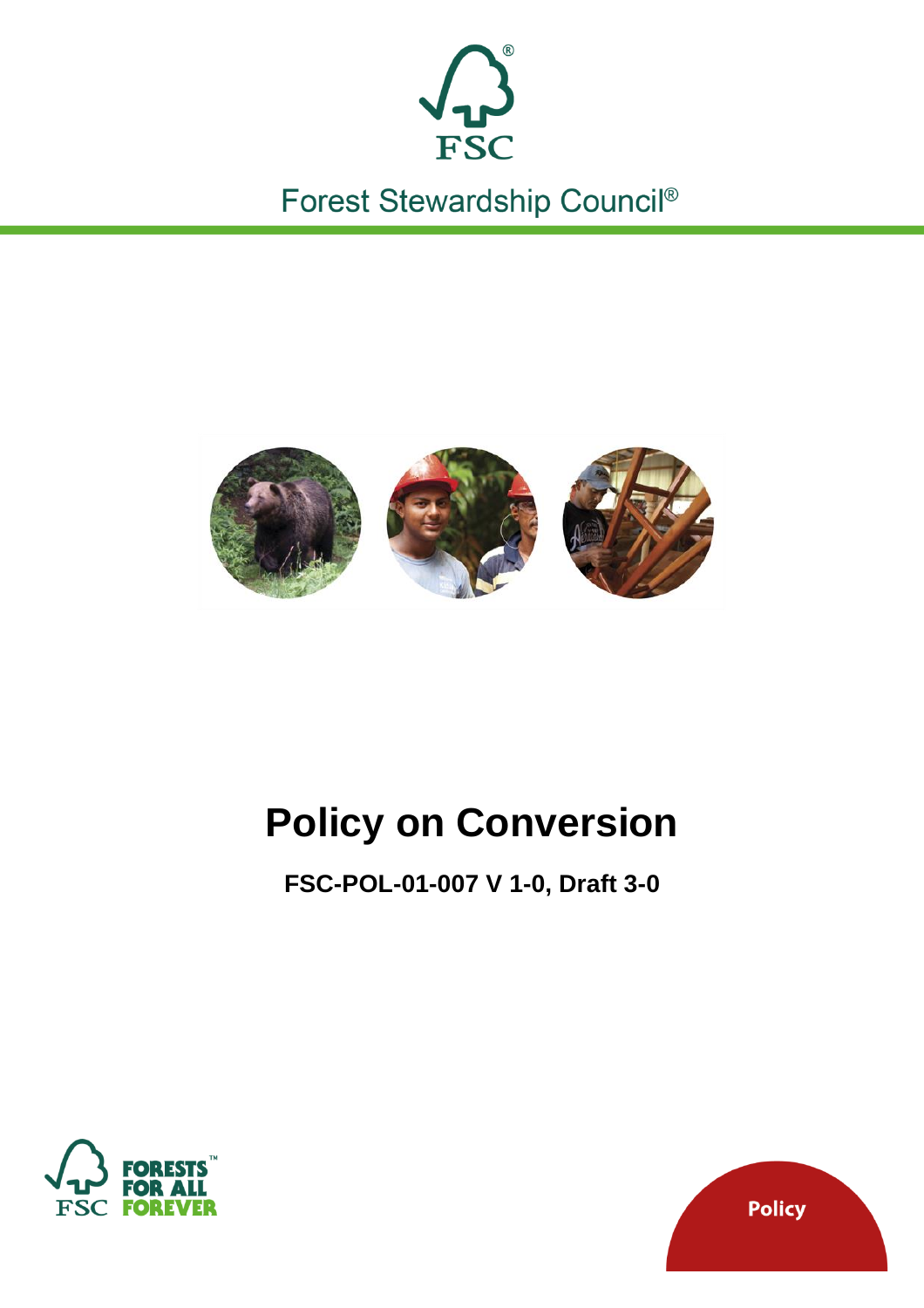| Title:                                                                                         | Policy on Conversion                                                                                                                  |  |
|------------------------------------------------------------------------------------------------|---------------------------------------------------------------------------------------------------------------------------------------|--|
| Document reference code:                                                                       | FSC-POL-01-007 V1-0                                                                                                                   |  |
| <b>Approval body:</b>                                                                          | <b>FSC Board of Directors</b>                                                                                                         |  |
| <b>Effective date:</b>                                                                         | This policy will become effective together with Remedy<br>Procedure once these documents become approved<br>by the Board of Directors |  |
| <b>Contact for comments:</b>                                                                   | <b>FSC International Center</b>                                                                                                       |  |
|                                                                                                | Performance and Standards Unit<br>Adenaueralle 134<br>53113 Bonn<br>Germany                                                           |  |
|                                                                                                | +49-(0)228-36766-0                                                                                                                    |  |
|                                                                                                | +49-(0)228-36766-30<br>阊                                                                                                              |  |
|                                                                                                | psu@fsc.org                                                                                                                           |  |
| © 2020 Forest Stewardship Council, A.C. All rights reserved.<br><b>FSC<sup>®</sup> F000100</b> |                                                                                                                                       |  |

No part of this work covered by the publisher's copyright may be reproduced or copied in any form or by any means (graphic, electronic or mechanical, including photocopying, recording, recording taping, or information retrieval systems) without the written permission of the publisher.

Printed copies are uncontrolled and for reference only. Please refer to the electronic copy on the FSC website (ic.fsc.org) to ensure you are referring to the latest version.

## **DRAFT 3-0**

The Forest Stewardship Council® (FSC) is an independent, not for profit, non-government organization established to promote environmentally appropriate, socially beneficial, and economically viable management of the world's forests.

FSC's vision is that the true value of forests is recognized and fully incorporated into society worldwide. FSC is the leading catalyst and defining force for improved forest management and market transformation, shifting the global forest trend toward sustainable use, conservation, restoration, and respect for all.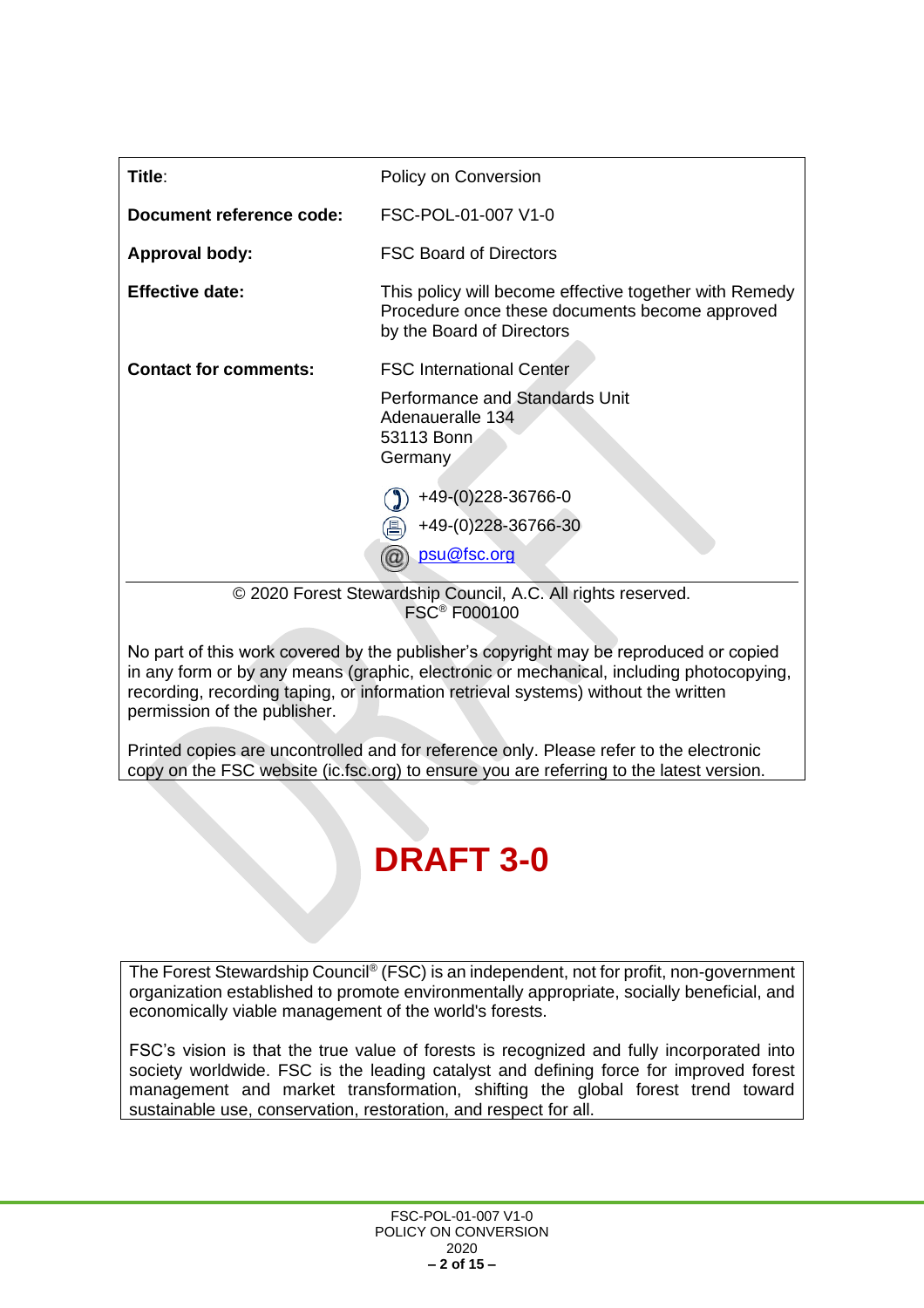### **Content**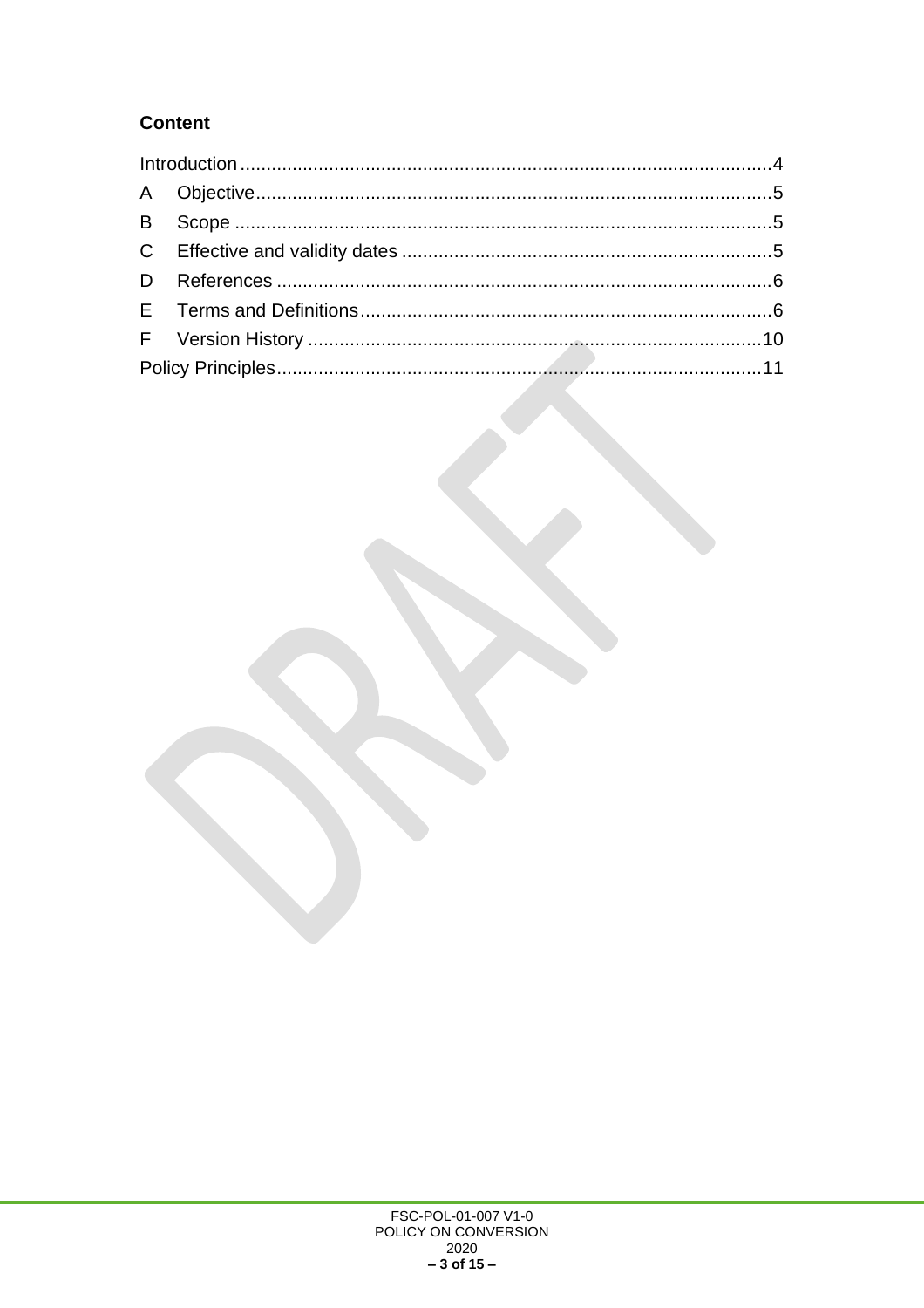#### <span id="page-3-0"></span>**Introduction**

FSC has restricted conversion of natural forests to plantations with various standards and procedures since its establishment in 1994. In the course of time, inconsistencies have emerged between the different documents and definitions, impeding the original intention to halt the conversion by certifying responsible forest management.

Growing consumption of natural resources has posed an increasing pressure to convert the last remaining forest related ecosystems to other land uses in the past decades. At the same time, there has also been an increasing awareness to promote restoration of degraded ecosystems for fighting the climate change and for avoiding the loss of biological diversity.

This Policy was developed by a sub-chamber balanced working group, established by the request of FSC membership in the General Assembly 2017 (Motion 7) to:

- 1. Clarify FSC's position on conversion;
- 2. Strengthen FSC's capacity to support global conversion-free commitments;
- 3. Provide a pathway for forest areas converted after 1994 to enter the FSC system and to
- 4. Accelerate further conservation, ecological restoration and social restitution.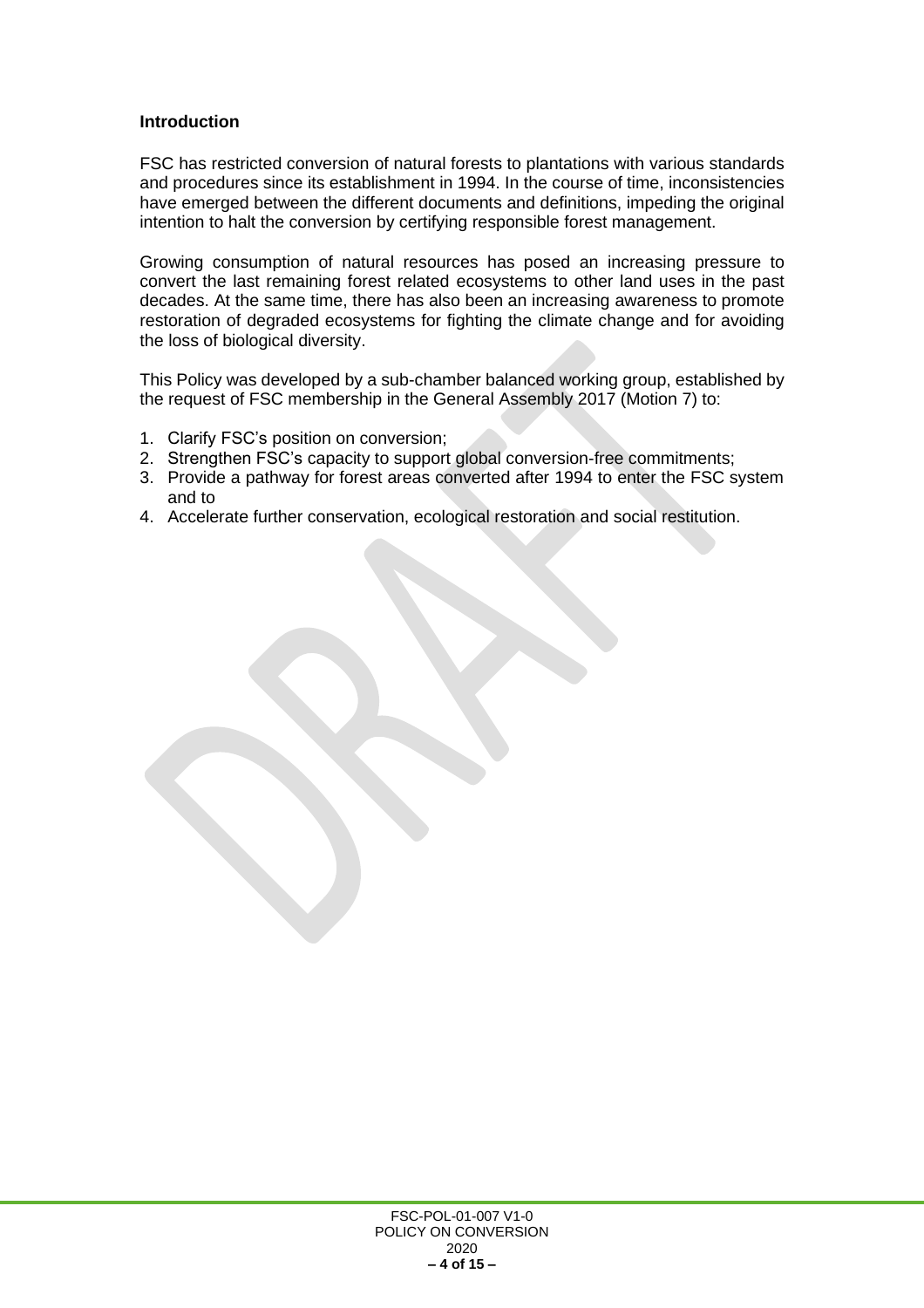#### <span id="page-4-0"></span>**A Objective**

The Policy on Conversion provides FSC's general position and fundamental principles on conversion of natural forests and High Conservation Value areas to other land uses. The purpose of this policy is to:

- 1) Provide a framework for FSC to develop or join partnerships and alliances towards the goal of halting deforestation and conversion and promoting conservation, restoration and restitution;
- 2) Further elevate FSC as the preferred tool for responsible forest management to deliver economic, social and environmental viability;
- 3) Inspire FSC membership, certificate holders, associates and supporters to reaffirm commitment and efforts to end deforestation and foster conservation and restoration;
- 4) Ensure consistent application of the definition and interpretation of conversion throughout the FSC system;
- 5) Establish a permanent, equitable and effective Remedy Procedure for remediation of social and ecological damage of conversion;
- 6) Continually affirm FSC credible position in the global debates on climate change, conservation and restoration;
- 7) Present clearly FSC position on conversion of natural forests and High Conservation Value areas.

#### <span id="page-4-1"></span>**B Scope**

This document defines a holistic FSC Policy on Conversion. FSC will monitor the impacts of this Policy.

Other FSC policies and standards relevant to conversion will be amended and aligned with this Policy, including FSC-STD-01-001 *FSC Principles and Criteria of Forest Stewardship* and the associated national or regional Forest Stewardship Standards; FSC-POL-01-004 *Policy for the Association of Organizations with FSC*; FSC-STD-30- 010 *Forest management requirements for FSC Controlled Wood certification and* FSC-STD-40-005 *Requirements for sourcing FSC Controlled Wood*.

Note: Changes to FSC-STD-01-001 *FSC Principles and Criteria of Forest Stewardship* require approval by the FSC membership.

This Policy requires remedy for environmental harms caused by conversion of natural forests since 1994 and remedy for social harms associated with this conversion.

This Policy does not apply to:

- 1. Conversion that took place prior to 1994.
- 2. Any area that was under FSC Forest Management certification at the time of this Policy becoming effective.

All aspects of this document are considered to be normative, including the scope, effective date, references, terms and definitions, tables and annexes, unless otherwise stated (e.g. examples).

#### <span id="page-4-2"></span>**C Effective and validity dates**

| Approval date    | xх |
|------------------|----|
| Publication date | xх |
| Effective date   | xх |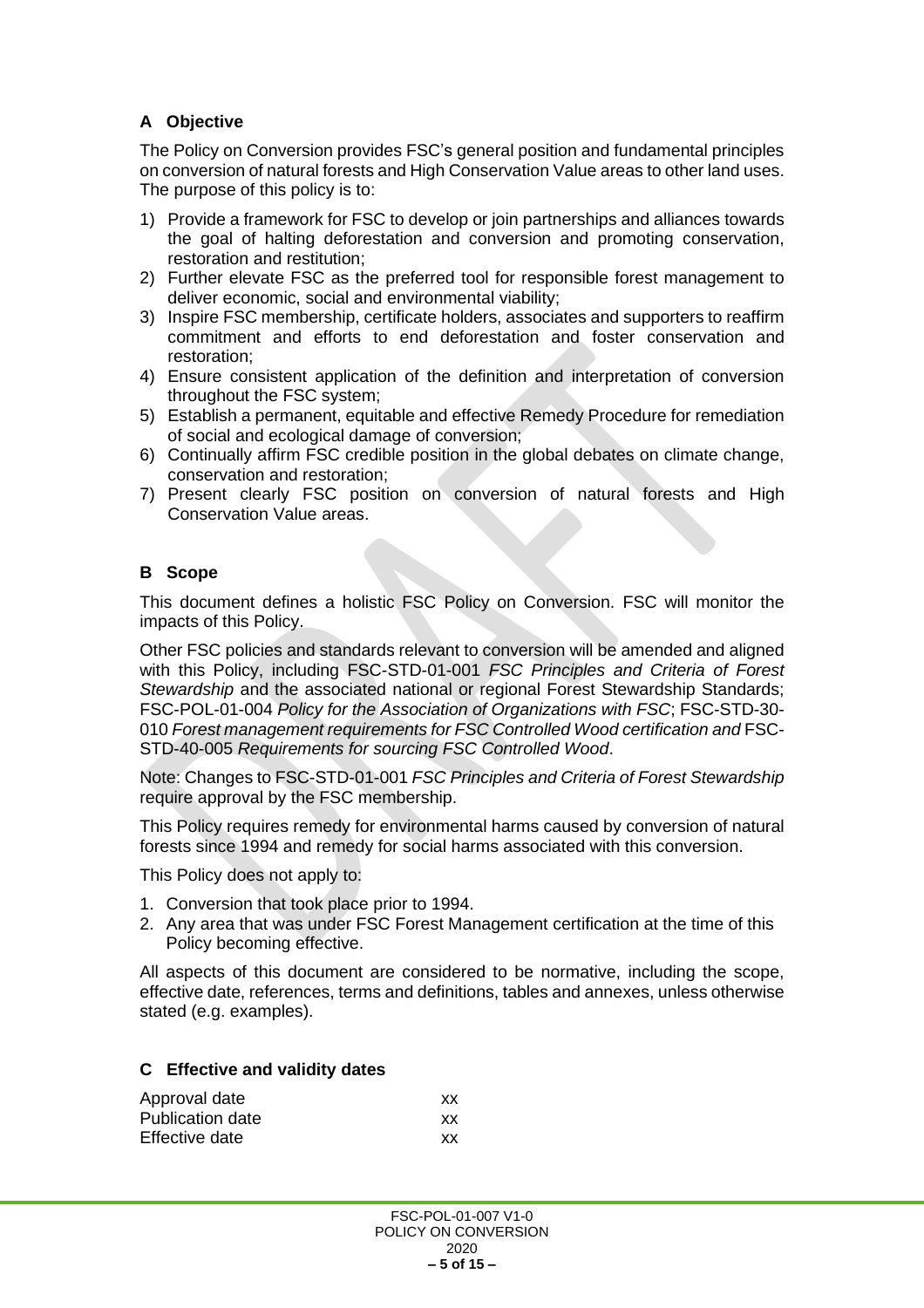#### <span id="page-5-0"></span>**D References**

The following referenced documents are relevant for the application of this document. For undated references, the latest edition of the referenced document (including any amendments) applies.

FSC-STD-01-001 *FSC Principles and Criteria* 

FSC-STD-01-002 *FSC Glossary of Terms*

FSC-STD-60-004 *International Generic Indicators (IGI)*

*FSC Strategic Plan 2015-2020*

FSC-POL-01-004 *Policy for the Association of Organizations with FSC*

FSC-STD-40-005 *Requirements for Sourcing FSC Controlled Wood*

FSC-STD-30-010 *FSC Controlled Wood standard for forest management enterprises*

#### <span id="page-5-1"></span>**E Terms and Definitions**

For the purposes of this Policy, the terms and definitions provided in FSC-STD-01-002 *FSC Glossary of Terms,* FSC-STD-01-001 *FSC Principles and Criteria for Forests Stewardship,* FSC-STD-60-004 *FSC International Generic Indicators*, and the following apply:

#### **Additionality:**

a) Additionality outside the *Management Unit\**: *conservation*\* and/or *restoration\** outcomes over and above those already achieved or planned to be achieved, and that would not have been achieved without the support and/or intervention of the organization.

Projects must either be new (i.e. not already being implemented or planned), amended or extended so that *conservation\** and/or *restoration\** outcomes are enhanced beyond what would have been achieved, or planned or funded to be achieved without the organization planning to *remedy*\* for historical conversion.

b) Additionality inside the *Management Unit*\*: *conservation*\* and/or *restoration*\* outcomes above and beyond those required by the applicable FSC Standards.

**Conservation/ Protection:** These words are used interchangeably when referring to management activities designed to maintain the identified environmental or cultural values in existence long-term. Management activities may range from zero or minimal interventions to a specified range of appropriate interventions and activities designed to maintain, or compatible with maintaining, these identified values. Source: FSC-STD-01-001 V5-2

**Conversion:** A *lasting change of natural forest cover*\* or *High Conservation Value\** areas, *induced by human activity*\*. This may be characterized by *significant loss of species diversity*\*, habitat diversity, structural complexity, ecosystem functionality or livelihoods and cultural values. The definition of *conversion*\* covers gradual forest degradation as well as rapid forest transformation.

• **Induced by human activity:** In contrast to drastic changes caused by natural calamities like hurricanes or volcanic eruptions. It also applies in cases of naturally ignited fires where human activities (e.g. draining of peatlands) have significantly increased the risk of fire.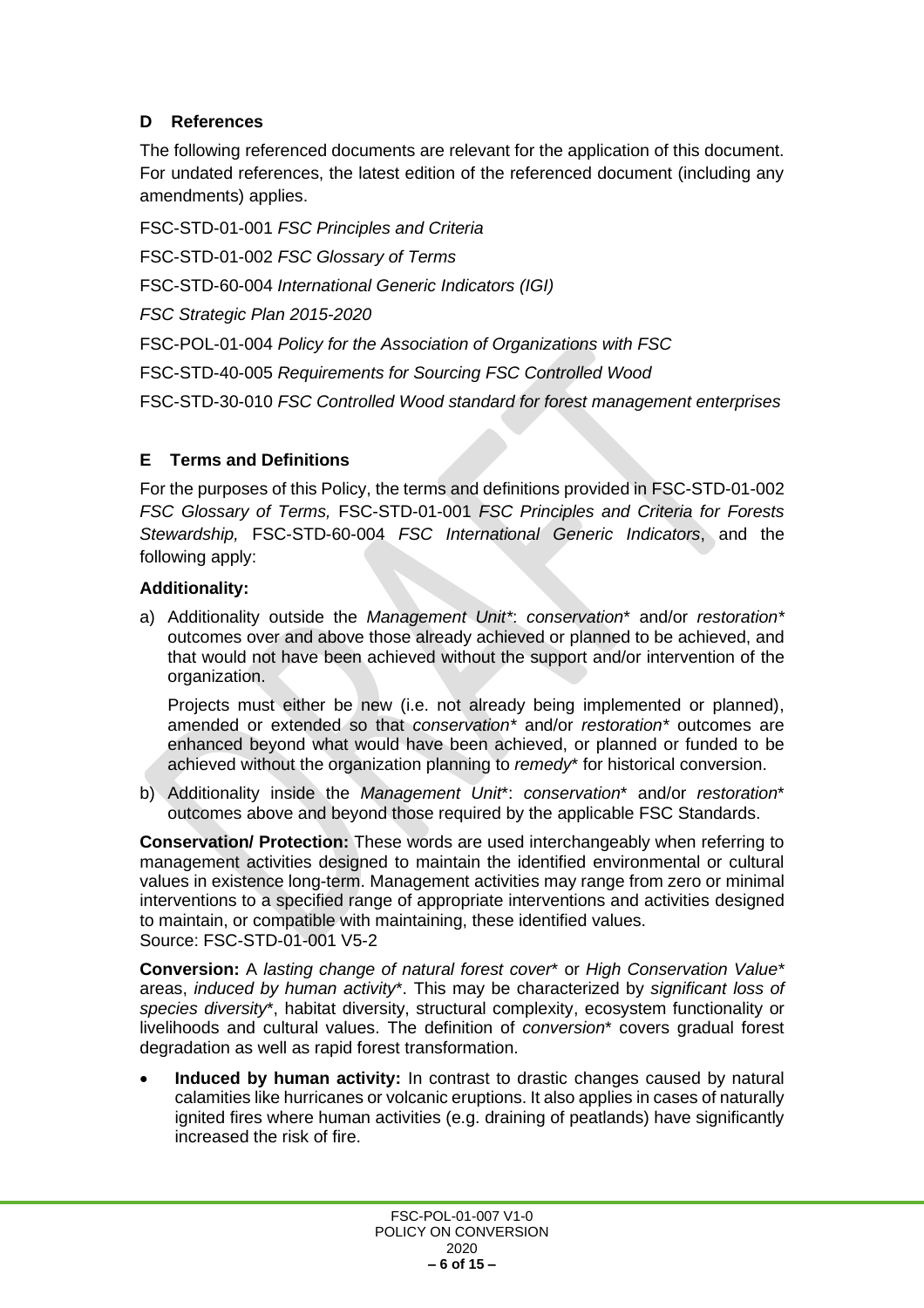- **Lasting change of natural forest cover:** Permanent or *long-term*\* change of *natural forest*\* cover, precluded from reverting back towards pre-conversion conditions. Temporary changes of forest cover or structure (e.g. harvesting followed by regeneration in accordance with the FSC normative framework) is not considered *conversion*\*.
- **Lasting change of High Conservation Value\* areas**: Permanent or long-term\* change of any of the *High Conservation Values*\*, precluded from naturally reverting back towards pre-conversion conditions. Temporary changes of HCV areas that do not negatively and permanently impact the values (e.g. harvesting followed by regeneration in accordance with Principle 9) is not considered a lasting change.
- **Significant loss of species diversity:** Loss of species is considered significant where *rare species*\* and *threatened species*\* or other locally important, keystone and/or flagship species are lost, whether in terms of numbers of individuals or in terms of number of species. This refers to both displacement and extinction.

NOTE: For the purposes of this Policy, the establishment of ancillary infrastructure necessary to implement the objectives of responsible forest management (e.g. forest roads, skid trails, log landings, fire protection, etc.) is not considered *conversion*\*.

**Degradation:** Changes within a *natural forest*\* or *High Conservation Value*\* area that significantly and negatively affect its species composition, structure and/or function, and reduces the ecosystem's capacity to supply products, support biodiversity and/or deliver ecosystem services.

**Direct involvement**: Situations in which the associated organization or individual is firsthand responsible for *conversion*\*.

**Environmental values:** The following set of elements of the biophysical and human environment:

- 1. ecosystem functions (including carbon sequestration and storage)
- 2. biological diversity
- 3. water resources
- 4. soils
- 5. atmosphere

6. landscape values (including cultural and spiritual values).

The actual worth attributed to these elements depends on human and societal perceptions. *Source: FSC-STD-01-001 V5-2*

**Equivalent:** For ecological equivalence - The same specific type of *natural forest*\* or *High Conservation Value*\* is restored or conserved as was destroyed.

For social *remedy*\*, equivalence shall be based on an independent assessment and agreement on *remedy*\* through Free, Prior, Informed Consent (FPIC) of the nature, quality and quantity of all *social harms*\* as well as the on-going future benefits these would have provided. Equivalence shall entail provision of the best means possible to ensure future community wellbeing.

**Indirect involvement:** Situations in which the associated organization or individual, with a minimum ownership or voting power of greater than 50%, is involved as a parent or sister company, subsidiary, shareholder or Board of Directors to an organization directly involved in *conversion*\*. Indirect involvement also includes activities performed by subcontractors when acting on behalf of the associated organization or individual。

**Longevity** is defined as a minimum of 25 years and ideally in perpetuity.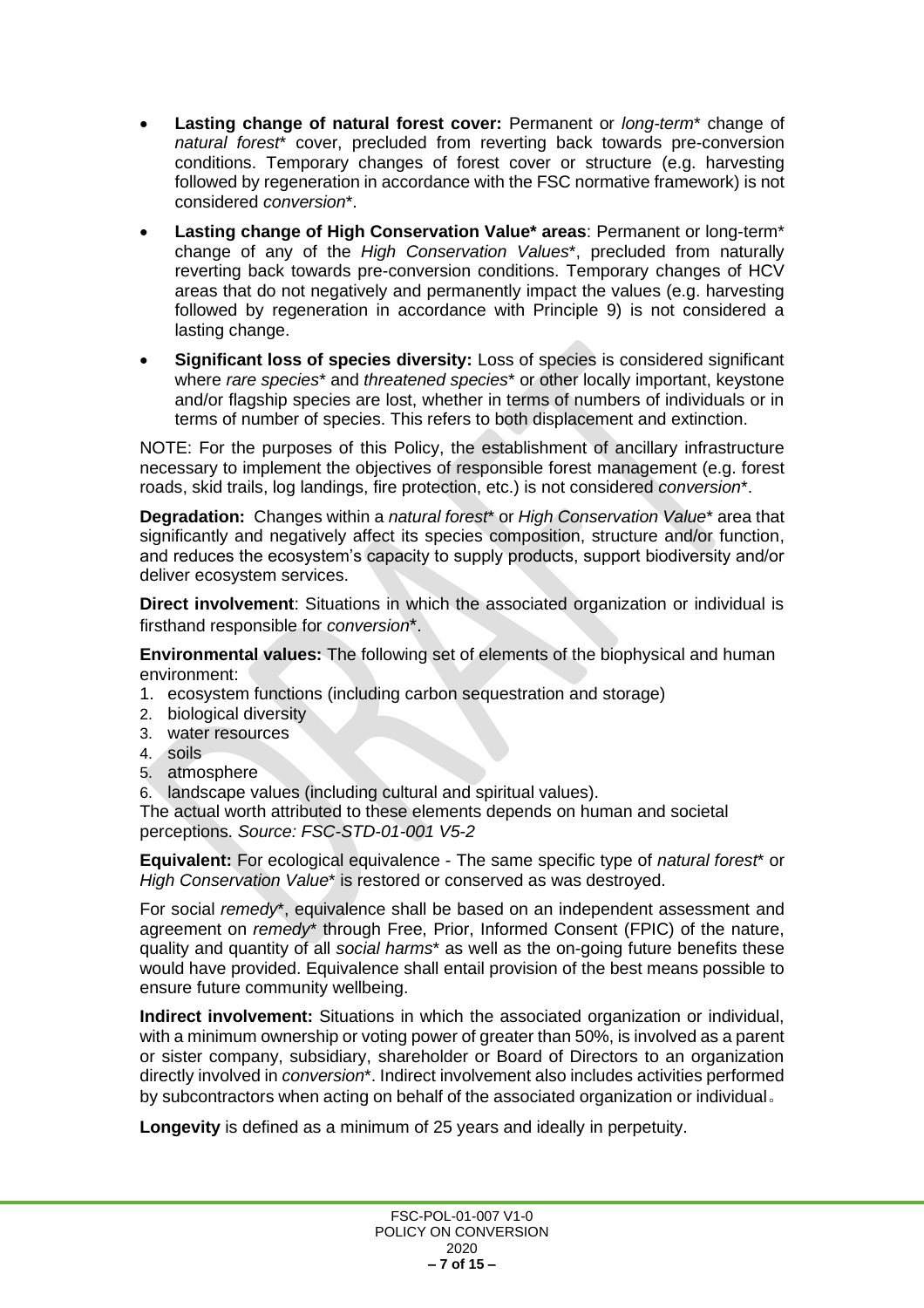**Natural Forest**: A forest area with many of the principal characteristics and key elements of native ecosystems, such as complexity, structure and biological diversity, including soil characteristics, flora and fauna, in which all or almost all the trees are native species, not classified as plantations.

'Natural forest' includes the following categories:

- Forest affected by harvesting or other disturbances, in which trees are being or have been regenerated by a combination of natural and artificial regeneration with species typical of natural forests in that site, and where many of the above-ground and below- ground characteristics of the natural forest are still present. In boreal and north temperate forests which are naturally composed of only one or few tree species, a combination of natural and artificial regeneration to regenerate forest of the same native species, with most of the principal characteristics and key elements of native ecosystems of that site, is not by itself considered as *conversion*\* to plantations.
- Natural forests which are maintained by traditional silvicultural practices including natural or assisted natural regeneration.
- Well-developed secondary or colonizing forest of native species which has regenerated in non-forest areas.
- The definition of 'natural forest' may include areas described as wooded ecosystems, woodland and savanna.

Natural forest does not include land that is not dominated by trees, was previously not forest, and that does not yet contain many of the characteristics and elements of native ecosystems. Young regeneration may be considered as natural forest after some years of ecological progression. *Source: FSC-STD-01-001 V5-2 (shortened)*

**Organizations:** For the purpose of this policy the term organization is used to cover the FSC defined term of *The Organization\** as well as any other legal entity.

**Proportionate:** A 1:1 ratio: The area to be restored or conserved is the same as the area of *natural forest*\* and/or *High Conservation Value*\* destroyed.

**Remedy:** To correct or return something as near as possible to its original state or condition. (Guiding Principles on Business and Human Rights. UN. 2011)

For environmental harms this includes actions taken to *remedy* deforestation, *conversion\*, degradation*\*, or other harms to *natural forest*\* and *High Conservation Value*\* areas.

Environmental *remedy*\* actions may include but are not limited to: *conservation*\* of standing forests, habitats, ecosystems and species; *restoration*\* and protection of degraded ecosystems.

For *social harms*\* this includes providing redress for identified *social harms*\* through an FPIC-based process for agreeing redress for all *social harms*\*, and facilitating a transition to the position before such harms occurred; or developing alternative measures to ameliorate harms by providing gains recognized by the *affected stakeholders\** as *equivalent*\* to the harms. *Remedy\** may be achieved through a combination of *restitution*\*, rehabilitation, compensation, satisfaction and guarantees of non-repetition.

**Restitution:** Measures agreed through an FPIC-based process to restore lands, properties or damaged natural resources to their original owners in their original condition. Where such lands, properties or natural resources cannot be returned or restored, measures are agreed to provide alternatives of *equivalent*\* quality and extent.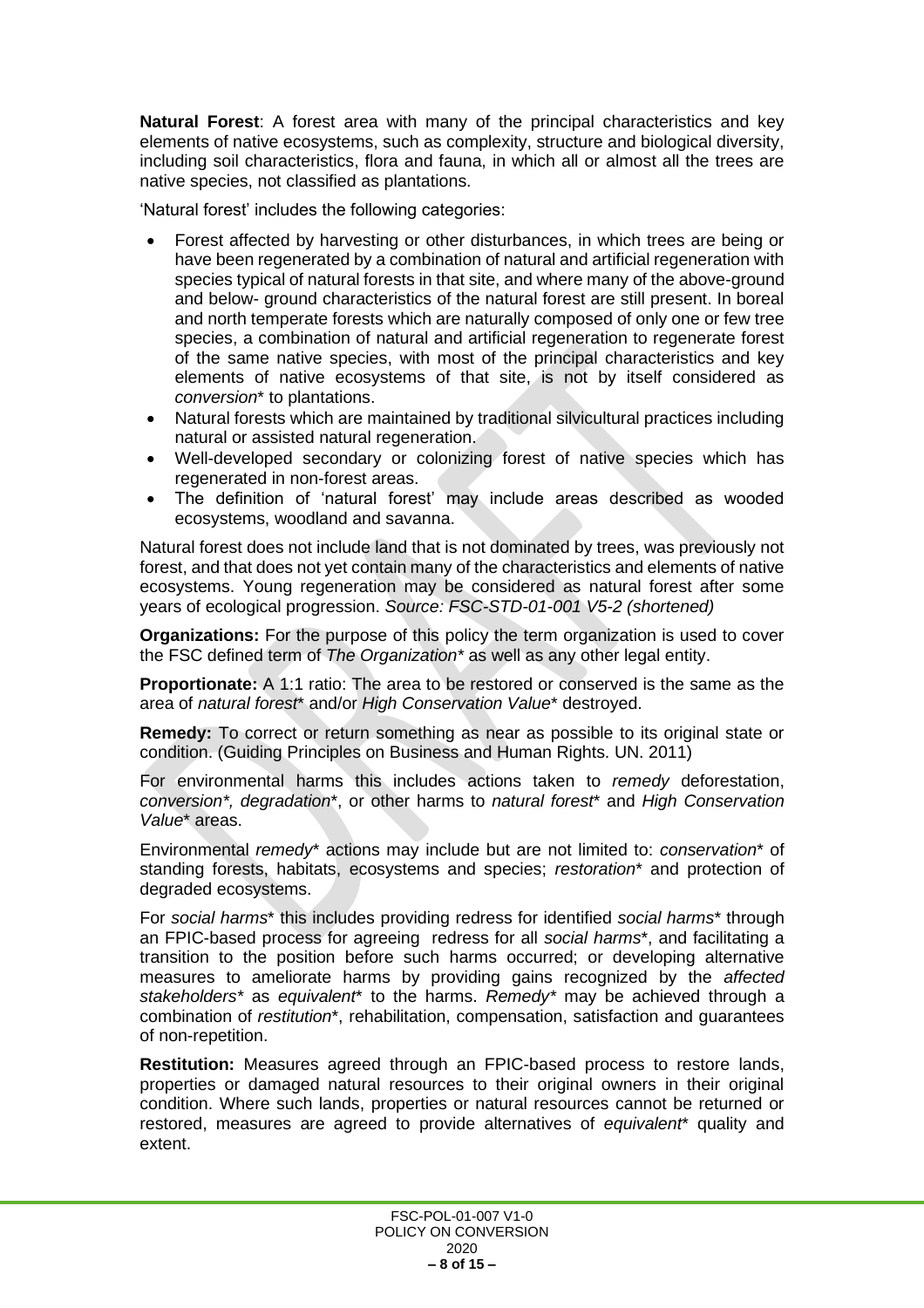**Restoration** (as it relates to *remedy\** after *conversion*\*): Process of assisting the recovery of an ecosystem, and its associated *conservation*\* values, that have been degraded, damaged, or destroyed. (Source: adapted from International principles and standards for the practice of ecological *restoration\**. Gann et al 2019. Second edition. Society for Ecological Restoration [SER]) (shortened version - refer to the Remedy Procedure for full definition)

**Significant conversion**: *Conversion*\* is normally considered significant in any case of:

- 1. *conversion* of *high conservation value\** (HCV) area, or
- 2. conversion of more than 5 per cent of *natural forests*\* under the associated organization and/or affiliated group's control within a national jurisdiction in the past five years, or
- 3. conversion of more than 10,000 ha of *natural forests*\* under the associated organization and/or affiliated group's control within a national jurisdiction in the past five years.

**Small-scale smallholder**: Any person that is depending on the land for most of their livelihood; and/or employs labor mostly from family or neighboring communities and has land-use rights on a *Management Unit*\* of less than 50 hectares. Standards Developers may define this to less than 50 hectares.

**Social harms**: are negative impacts on persons or communities, perpetrated by individuals, corporations or States, which include, but may go beyond, criminal acts by legal persons. Such harms include negative impacts on persons' or groups' rights, livelihoods and well-being, such as health, food security, healthy environment, cultural repertoire and happiness.

**Third Party Verifier**: An independent, third party company or organization approved by FSC international comprising expertise in, environmental and social harm and *remedy*\* required to verify compliance of remedy processes.

**The Organization**: The person or entity holding or applying for certification and therefore responsible for demonstrating compliance with the requirements upon which FSC certification is based (Source: FSC-STD-01-001 V5-0).

**Unacceptable Activities**: As listed in the Policy for Association:

- 1. Illegal logging or the trade in illegal wood or forest products
- 2. Violation of traditional and human rights in forestry operations
- 3. Destruction of high conservation values in forestry operations
- 4. Significant conversion of forests to plantations or non-forest use
- 5. Introduction of genetically modified organisms in forestry operations Violation of any of the ILO Core Conventions - As defined in the ILO Declaration on Fundamental Principles and Rights at Work.

**Very limited portion**: The affected area *shall*\* not exceed 5% of the *Management Unit*\*.

#### **Verbal forms for the expression of provisions**

[Adapted from ISO/IEC Directives Part 2: Rules for the structure and drafting of International Standards]

"shall": indicates requirements strictly to be followed in order to conform to the document.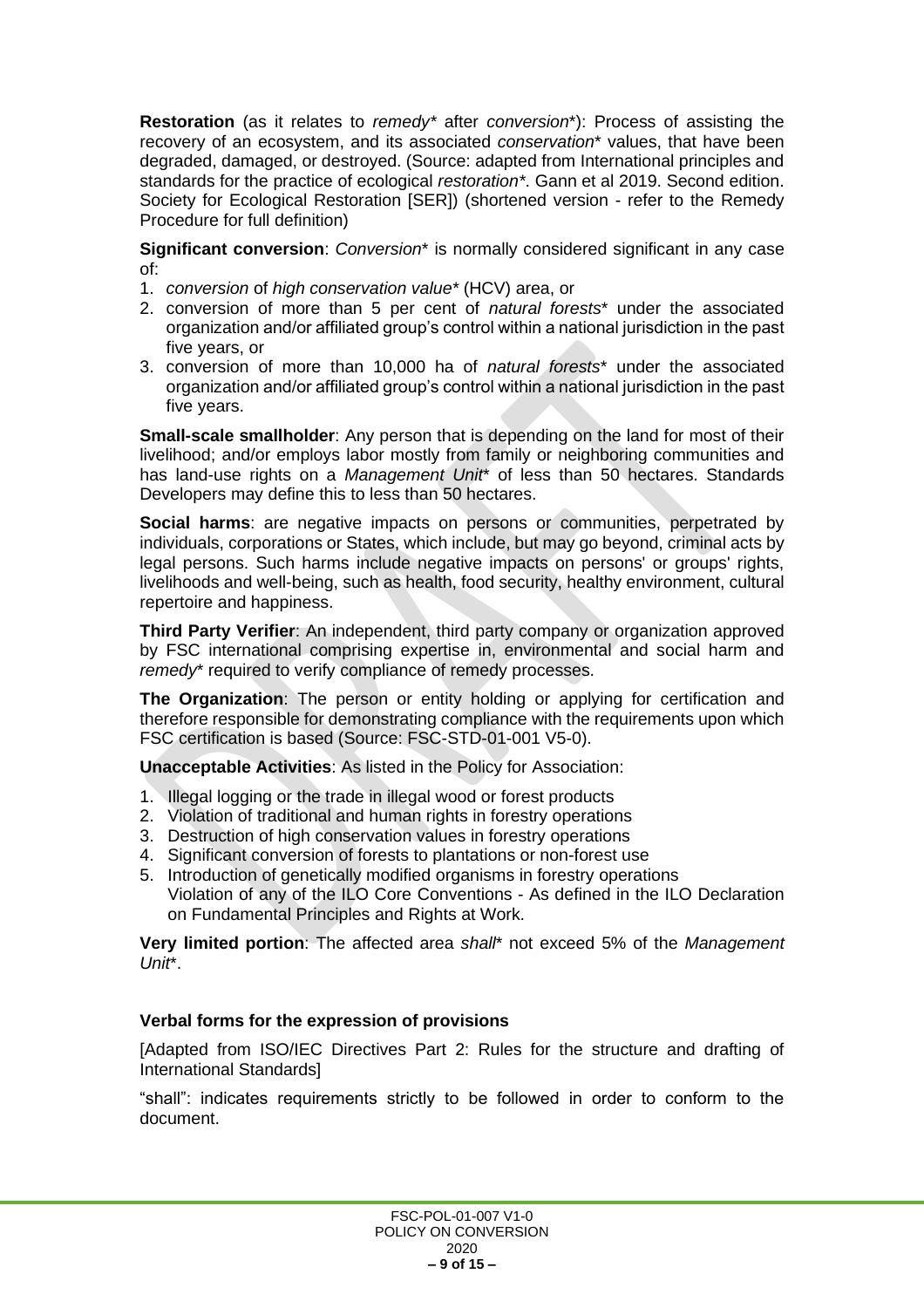"should": indicates that among several possibilities one is recommended as particularly suitable, without mentioning or excluding others, or that a certain course of action is preferred but not necessarily required.

"may": indicates a course of action permissible within the limits of the document. "can": is used for statements of possibility and capability, whether material, physical or causal.

Note: the defined terms and definitions are presented in *italics* and marked with an asterisk (\*) in the main body of this document.

#### <span id="page-9-0"></span>**F Version History**

Draft 0-0 was developed by PSU and presented to the Working Group at 20 August 2018. It was built on the Plantations Review process at 2005-2009, revision of Principles and Criteria 2009-2012, development of International Generic Indicators 2012 – 2015, RECON process 2011-2014 and the Motion 12 Working Group work, which resulted a proposal for revising the 1994-rule. The Working Group developed fourteen iterations of the draft 0-0, until reaching a consensus on a draft to be sent to public consultation.

Draft 1-0 was developed based on draft 0–14 for public consultation, with formatting and grammar edits.

Draft 2-0 was developed based on the public consultation feedback to Draft 1-0.

Draft 2-1 was developed to consider the changes based WG's review of consultation results during intensive discussion week in April 2020, changes include:

- 1. Changes to the scope to include clauses for retrospective application
- 2. Changes to scope to cover social harm
- 3. Changes to terms and definitions considering feedback
- 4. Changes to clarify implementation of remedy and requirements for remedy to be eligible to associate with FSC or to be eligible for certification., including changes to the Third Party Verifier and minimal conversion requirements.

Draft 2-2 was developed to consider the changes based on WG's review of consultation results related to dispute resolution system.

Draft 2-3 was refined to consider changes based on the WG's review of consultation results and includes:

- 1. Changes and additions to the Terms and Definitions
- 2. Providing clarity on the role of third party verifiers
- 3. Revising considerations under the small holder dispensation

Draft 2-4 was refined to consider changes based on the WG's review of consultation results and includes the review of policy principles 1, 2 and 5 through to 7.2.

Draft 2-5 was developed considering Working Group discussions on:

- 1. The considerations of alternatives for Principles 3 and 4 of the policy
- 2. Additional definitions to define terms in the Policy
- 3. Revision of Principle 7.4 considering rewording to highlight the development, implementation and monitoring of a remedy plan, with a secondary requirement that historical remedy may be considered as part of remedy plans submitted via the FSC Remedy Procedure

Draft 3-0 was developed based on draft 2-5, with formatting and grammar edits.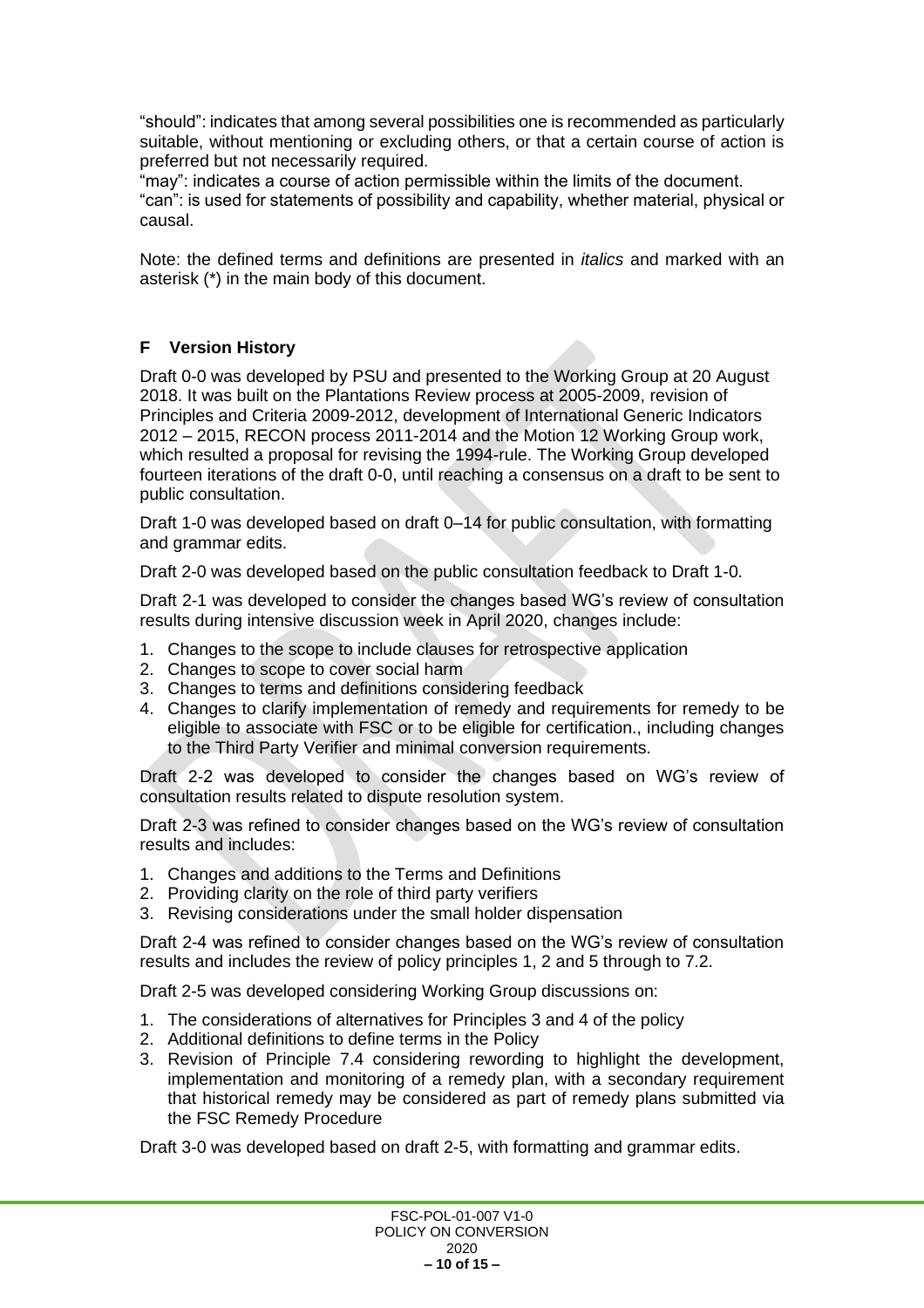#### <span id="page-10-0"></span>**Policy Principles**

- 1. FSC aims to halt *conversion*\* and deforestation and to advance the *restoration*\* of lost *environmental values*\* and the *restitution\** of *social harms\** by:
	- Establishing partnerships.
	- Participating actively in global dialogue, and by
	- Leveraging its standards and dynamic membership to influence policy makers, responsible procurement and global supply chains.
- 2. FSC requires associating *organizations\** to demonstrate that they are not converting *natural forests\** and/or *High Conservation Value\** areas to *plantations*\* or other land uses. The associating *organizations\** are expected to demonstrate their *conservation*\* and *restoration*\* efforts through conformance with requirements in the FSC normative framework.

#### **Option 1:**

- 3. FSC aims to incentivize and advance the *restoration\** and *conservation*\* of *natural forest\** and *restitution*\* of *social harms\** associated with *conversion*\*. For that purpose:
	- a) *Organizations*\* that were *directly or indirectly involved*\* in *conversion\** on the *Management Unit*\* after November 1994 and before October 2020 <sup>1</sup>are eligible for FSC forest management certification<sup>2</sup> of that *Management Unit*\* upon demonstrated conformance with the FSC Remedy Procedure.
	- b) *Organizations*\* that were *directly or indirectly involved*\* in *significant conversion\** after November 1994 are eligible to associate<sup>3</sup> with FSC upon demonstrated conformance with the FSC Remedy Procedure.

#### **Option 2:**

- 3. FSC aims to incentivize and advance the *restoration\** and *conservation*\* of *natural forest\** and *restitution\** of *social harms\** associated with *conversion*\*. For that purpose:
	- a) *Organizations*\* that were *directly or indirectly involved*\* in *conversion\** on the *Management Unit*\* after November 1994 and before October 2020 are eligible for FSC forest management certification<sup>4</sup> of that *Management Unit*<sup>\*</sup> upon demonstrated conformance with the FSC Remedy Procedure.
	- b) *Organizations*\* that have acquired *Management Units\** where *conversion*\* has occurred after November 1994 and before October 2020 are eligible for FSC forest management certification of that *Management Unit*\* upon demonstrated conformance with the FSC Remedy Procedure for *social harms*\*.
	- c) *Organizations\** that were *directly or indirectly involved*\* in *significant conversion*<sup>\*</sup> after November 1994 are eligible to associate<sup>5</sup> with FSC upon demonstrated conformance with the FSC Remedy Procedure.

<sup>1</sup> "October 2020" is a temporary placeholder; the final cut-off date will be the date of the approval of this Policy.

<sup>&</sup>lt;sup>2</sup> This refers to certification against National Forest Stewardship Standard, Interim National Standard or FSC-STD-30-010 *Controlled Wood Standard for FM enterprises.*

<sup>3</sup> See the scope of FSC-POL-01-004 *Policy for Association.*

<sup>4</sup> This refers to certification against National Forest Stewardship Standard, Interim National Standard or FSC-STD-30-010 *Controlled Wood Standard for FM enterprises.*

<sup>5</sup> See the scope of FSC-POL-01-004 *Policy for Association*.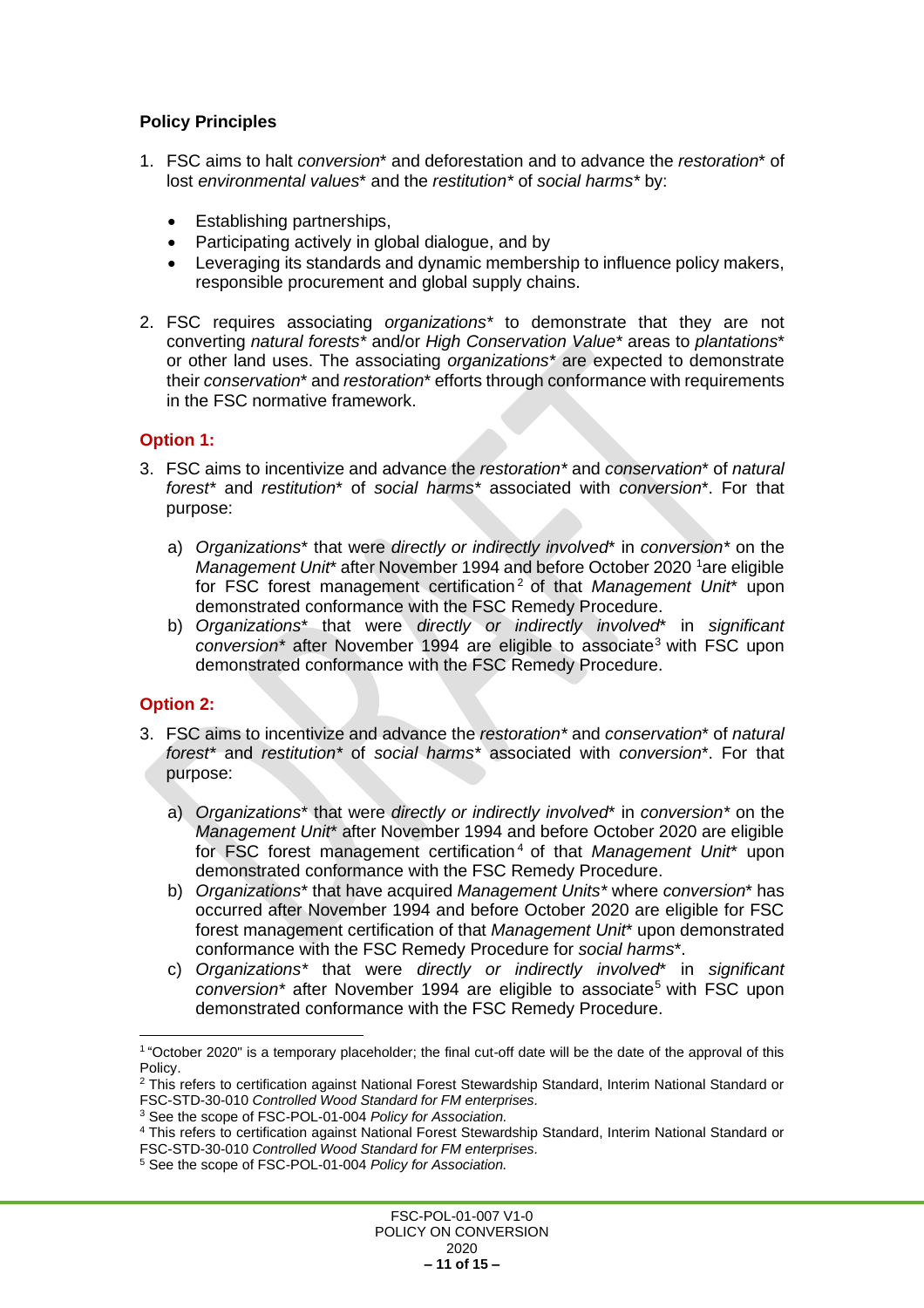#### **Explanatory box for Policy Principle 3:**

The WG did not reach consensus on Principle 3 related to the remedy of harm caused by past conversion and proposed 2 options instead. The difference between the 2 options relates to organizations not involved in conversion and is highlighted in red in the tables below.

| Principle 3 related to conversion occurred between Nov 1994 and Oct |  |
|---------------------------------------------------------------------|--|
| -2020                                                               |  |

| <b>Purpose</b>                      | Organization                                                                                 | <b>Natural forests</b>                                          | <b>HCV</b> areas         |
|-------------------------------------|----------------------------------------------------------------------------------------------|-----------------------------------------------------------------|--------------------------|
| <b>FM</b><br>Certification<br>of MU | Organizations involved<br>in conversion in the<br>MU                                         | Remedy                                                          | <b>Not</b><br>applicable |
|                                     | Organizations not<br>involved in conversion<br>in the MU                                     | Option 1: No restriction<br>Option 2: Remedy for<br>social harm | <b>Not</b><br>applicable |
| Association<br>with FSC             | Organizations involved<br>in conversion within<br>their group of affiliated<br>organizations | Remedy                                                          |                          |

#### **Option 1:**

4. *Organizations\** that are *directly or indirectly involved*\* in *conversion\** on the *Management Unit*\* after October 2020 are not eligible for FSC forest management certification<sup>1</sup> of that *Management Unit*\*.

#### **Option 2:**

4. *Organizations*\* that take over converted land after October 2020 are eligible for FSC forest management certification<sup>1</sup> of that Management Unit<sup>\*</sup> upon demonstrated compliance with the FSC Remedy Procedure.

#### **Option 3:**

4. *Natural forests\** and *High Conservation Value\** Areas that are converted after October 2020 are not eligible for FSC forest management certification.

| <b>Explanatory box for Principle 4:</b>                                                                                                                                                                                                             |                                                                                              |                                                                               |  |  |
|-----------------------------------------------------------------------------------------------------------------------------------------------------------------------------------------------------------------------------------------------------|----------------------------------------------------------------------------------------------|-------------------------------------------------------------------------------|--|--|
| The WG did not reach consensus on Principle 4 related to future conversion and<br>proposed 3 options. The difference between the 3 options relates to<br>organizations not involved in conversion and is highlighted in red in the tables<br>below. |                                                                                              |                                                                               |  |  |
| Principle 4 related to conversion after October 2020                                                                                                                                                                                                |                                                                                              |                                                                               |  |  |
| <b>Purpose</b>                                                                                                                                                                                                                                      | Organization                                                                                 | <b>Natural forests &amp; HCV areas</b>                                        |  |  |
| <b>FM</b><br>Certification<br>of MU                                                                                                                                                                                                                 | Organizations involved in<br>conversion in the MU                                            | Not eligible                                                                  |  |  |
|                                                                                                                                                                                                                                                     | Organizations not involved<br>in conversion in the MU                                        | Option 1: No restriction<br><b>Option 2: Remedy</b><br>Option 3: Not eligible |  |  |
| <b>Association</b><br>with FSC                                                                                                                                                                                                                      | Organizations involved in<br>conversion within their<br>group of affiliated<br>organizations | Remedy                                                                        |  |  |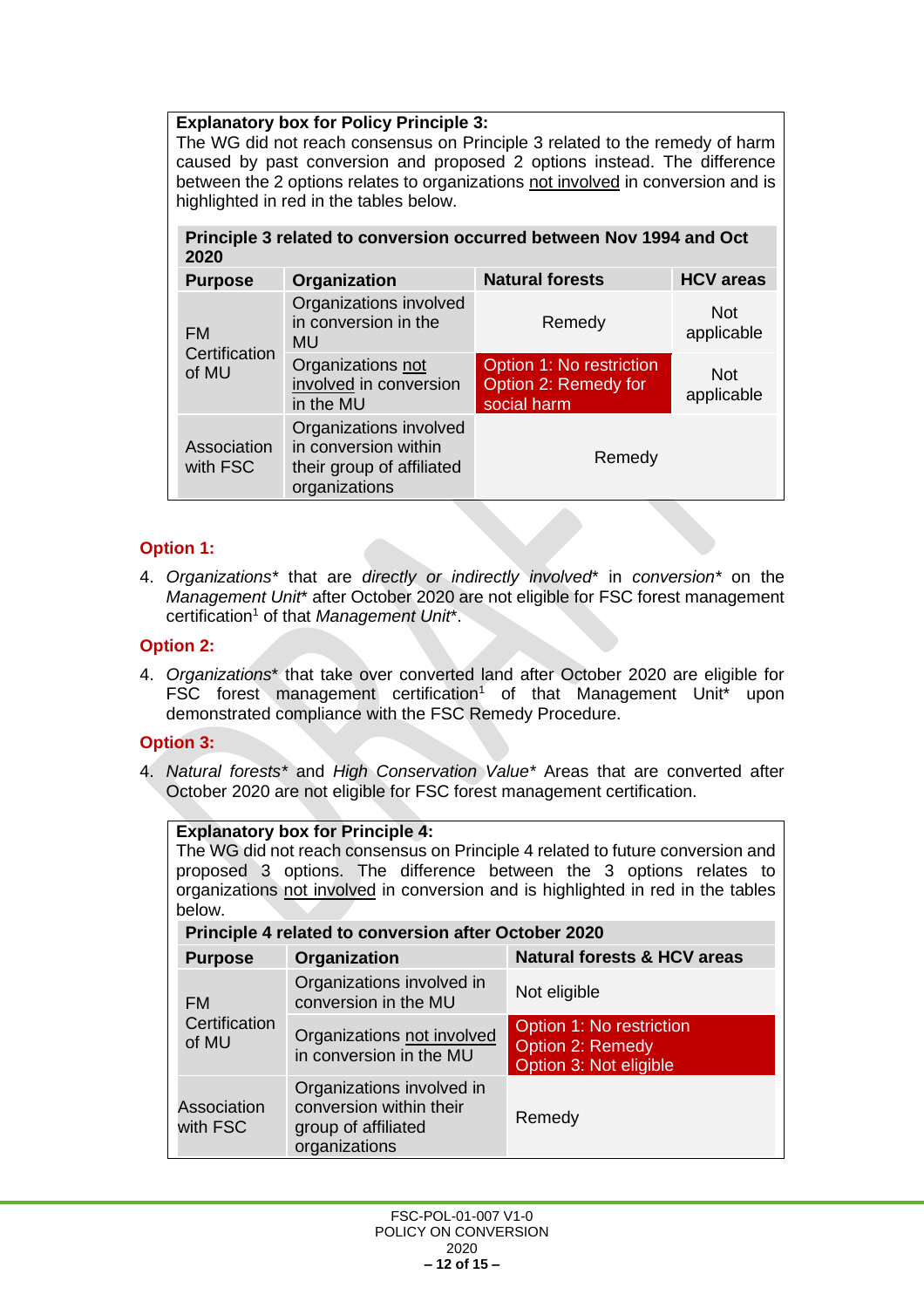- 5. FSC defines what constitutes natural forest\* and the threshold for when degradation\* constitutes conversion\*. Standard developers may adapt this at the national level, based on guidance and instructions developed by FSC. The FSC defined conversion threshold\* shall be consider as a minimum threshold.
- 6. FSC accepts minimal *conversion*\* of *natural forests*\* in certified *management units*\* that:

i) Affects a *very limited portion*\* of the *Management Unit*\*, and

ii) Will produce *long-term\* conservation*\* and social benefits in the *Management Unit*\*, and

iii) Does not threaten *High Conservation Values*\*, nor any sites or resources necessary to maintain or enhance those *High Conservation Values*\*.

7. FSC has a Remedy Procedure that delivers *conservation*\* and *restoration\** outcomes, and *restitution*\* to *affected stakeholders*\* and rights-holders. This procedure provides a pathway into FSC for *organizations*\* that have been *directly or indirectly involved\** in *conversion*\* 6 , when implemented.

This FSC Remedy Procedure includes the following key elements**:**

- 7.1There shall be a period of at least five (5) years where *The Organization\** has not been *directly or indirectly involved*\* in *conversion*\* prior to eligibility for FSC Forest Management certification.
- 7.2A standardised process to determine overall *conservation*\*, *restoration\** and *remedy*\* requirements based on:
	- a) Environmental harms <sup>7</sup> specific to:
		- i) Size of the converted area;
		- ii) Quality, including levels of *degradation*\*, of the converted area;
		- iii) *Environmental values*\* lost including in the broader landscape.

For the purposes of determining *conservation\** and *restoration\** requirements, a baseline of 1994 or commencement of *direct\* or indirect involvement*\* within the *Management Unit\** <sup>8</sup>where *conversion*\* occurred, whichever occurs later, shall be used. The determining of environmental harms shall be standardised by the Procedure and based on best available information and expert consultation.

b) *Social harms*\* related to:

i) Social, cultural values and livelihoods lost;

ii) Eco-system services;

iii) Human rights;

iv) Workers Rights.

*Social harms\** shall be determined in consultation with affected stakeholders conducted by independent assessors. Social *remedy\** requirements shall be

<sup>7</sup> Environmental Harm is considered as any impact on the *environment values*\* as a result of human

 $^6$  "This procedure provides a pathway into FSC for organizations that have been directly or indirectly *involved\* in conversion"* will be revised based on principle 3 and 4 in final approved policy.

activity that has the effect of degrading the environment, whether temporarily or permanently. 8 *"commencement of direct or indirect involvement within the Management Unit\** will be revised based on principle 3 and 4 in final approved policy.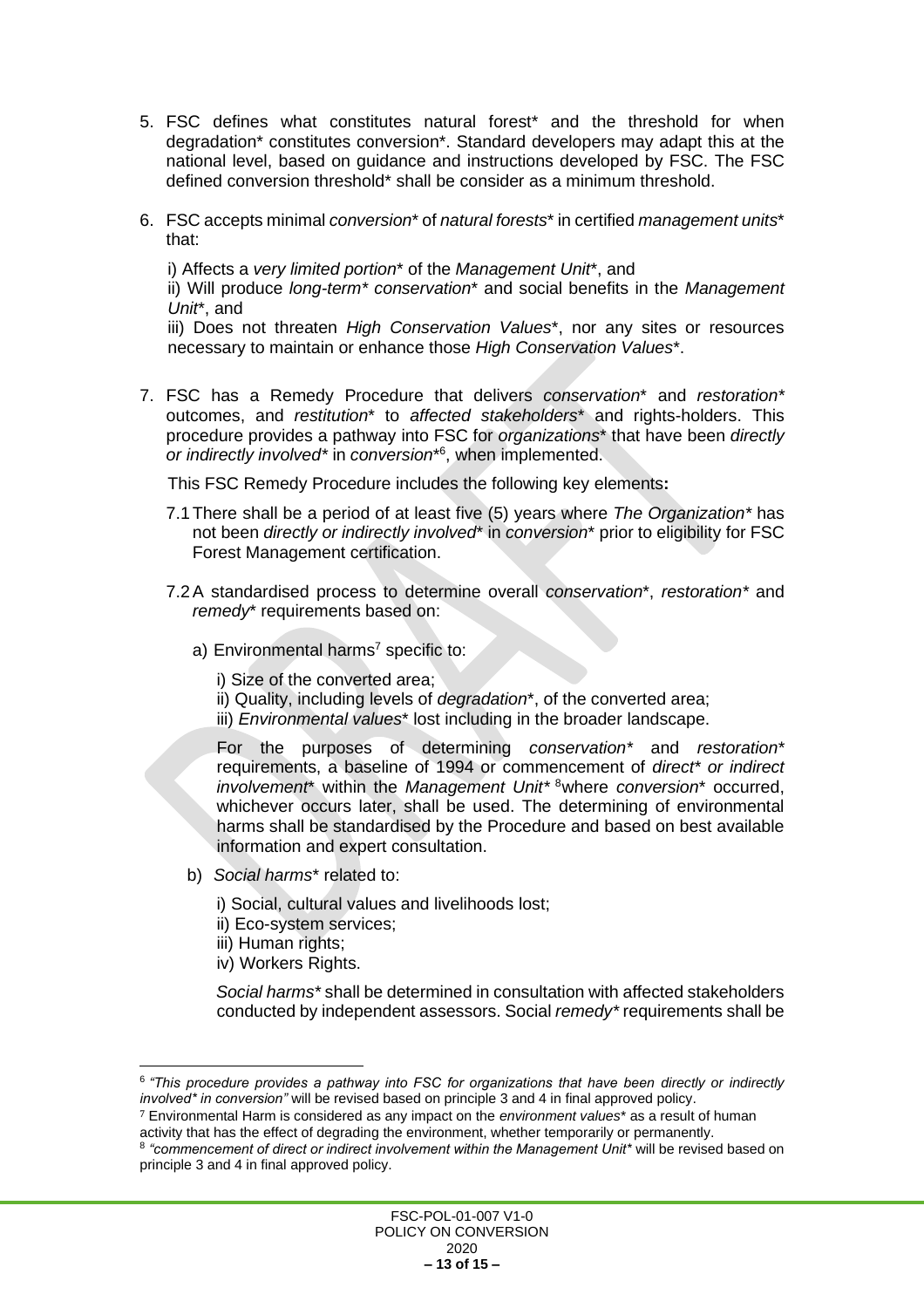based on the recognised *social harms\** incurred by the *affected stakeholders*" in consultation with them based on FPIC.

- 7.3 To enter the FSC system, *organizations\** shall develop and implement a remedy plan for *restoration*\* and redress that:
	- a) Is fair, equitable, and genuine,
	- b) Is *proportionate*\* and *equivalent*\* to the scale and harms and harms caused by *conversion*\*,
	- c) Demonstrates *additionality*\* and longevity\* of *conservation*\* outcomes,
	- d) Demonstrates *restitution*\*,
	- e) Addresses risk of non-permanence and reversal of *restoration\**, *conservation\** and *restitution\** activities,
	- f) Is consistent with FSC Mission/Standards/Normative Framework, and
	- g) Is developed in consultation with *affected stakeholders*\* including rightsholders in accordance with FPIC.
	- h) Made publicly available upon approval.
- 7.4Prior to certification or association/re-association with FSC, *organizations\** shall demonstrate defined initial implementation of this remedy plan. The plan shall take account of *remedy*\* measures previously undertaken by the organization following *conversion*\*, if any.
- 7.5Social *remedy*\* shall be provided to *affected stakeholders*\*, including rightsholders, based on FPIC.
- 7.6Where possible, environmental and social *remedy*\* measures should be prioritised either in the *Management Units\** where the *conversion*\* took place, adjacent land, or in the broader landscape.
- 7.7 In all circumstances, proposed *conservation\** and *restoration\** measures, including the type of activities, their location, and the implementer, shall be chosen and evaluated to ensure maximal *conservation\** outcomes and social benefits relative to other options. The *remedy\** measures must be at least *proportionate*\* to the scale of the harms caused.
- 7.8The ultimate responsibility for the plan, implementation and delivery of *conservation*\* outcomes and social benefits shall rest with the *organization\**.
- 7.9FSC shall approve *Third Party Verifiers*\*.

7.9.1 *Third Party Verifiers*\* shall verify compliance of *remedy*\* processes, including:

- a) verification and approval of baseline assessments of harms caused by *conversion*\*
- b) verification and approval of Concept Notes to develop *Remedy*\* Plans,
- c) verification and approval of *Remedy*\* Plans, including submitting these plans for per review by external social and environmental experts,
- d) verification of implementation of the plan to the level of the Implementation threshold,
- e) verification of on going monitoring of compliance with implementation of the *remedy*\* process,